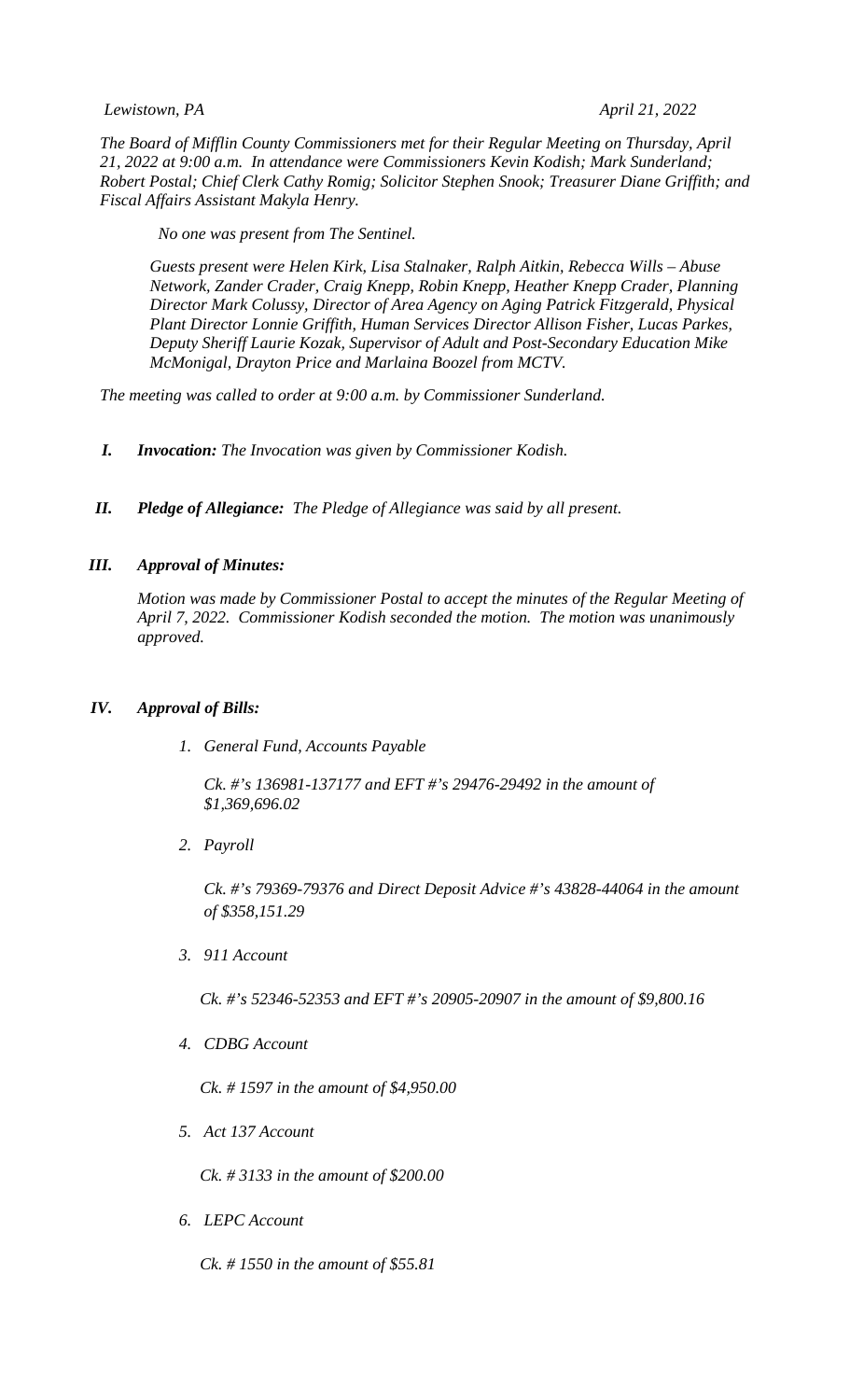*Motion was made by Commissioner Postal to approve payment of bills as listed above. Commissioner Kodish seconded the motion. The motion was unanimously approved.*

# *V. Treasurer's Report:*

#### **TREASURER'S REPORT 4/6/2022-4/19/2022**

| <b>General Account Starting Balance</b>                                       | \$2,037,104.87 |
|-------------------------------------------------------------------------------|----------------|
| <b>DEBITS</b>                                                                 |                |
| Deposits Receipts #110768-110971                                              | 866,064.95     |
| Transfer from                                                                 | 0.00           |
| <b>Transfer from CAPITAL RESERVE</b>                                          | 0.00           |
| Transfer from 911                                                             | 0.00           |
| <b>Voided Checks</b>                                                          | 20,774.45      |
| <b>Transfer from LEPC</b>                                                     | 254.54         |
| Interest                                                                      | 0.00           |
| <b>TOTAL DEBITS</b>                                                           | \$887,093.94   |
| <b>CREDITS</b>                                                                |                |
| Bills Paid CK's 136981-137177 EFT #'s 29476-29492                             | 1,369,696.02   |
| Transfer to Payroll CKS 79369-79376, DD 43828-44064                           | 358,151.29     |
| <b>ADJUSTMENT</b>                                                             | 76.15          |
| Transfer to SFPP                                                              | 18,048.22      |
| <b>TOTAL CREDITS</b>                                                          | \$1,745,971.68 |
|                                                                               |                |
| Ending Balance (Interest $@$ 0.990% as of 4/19/2022)                          | \$1,178,227.13 |
|                                                                               |                |
| <b>Liquid Fuels</b>                                                           |                |
| Invested at JV Bank $@$ 0.990% as of 4/19/2022                                | \$264,771.65   |
| <b>Liquid Fuels - Act 89</b>                                                  |                |
| Invested at JV Bank @ $0.0990\%$ as of 4/19/2022                              | \$442,113.93   |
|                                                                               |                |
| 911 Telephone Account<br>Invested at JV Bank @ 0.990% as of 4/19/2022         | \$722,951.43   |
|                                                                               |                |
| <b>LEPC</b><br>Invested at JV Bank $@$ 0.990% as of 4/19/2022                 | \$24,319.89    |
|                                                                               |                |
| <b>Local Use Fund</b>                                                         |                |
| Invested at JV Bank $\omega$ 0.990% as of 4/19/2022                           | \$539,376.72   |
| <b>Capital Reserve Account</b><br>Invested at JV Bank @ 0.350% as of 4/5/2022 |                |

Report Subject to Audit

*Motion was made by Commissioner Postal to approve the Treasurer's Report as received, subject to audit. Commissioner Kodish seconded the motion. The motion was unanimously approved.*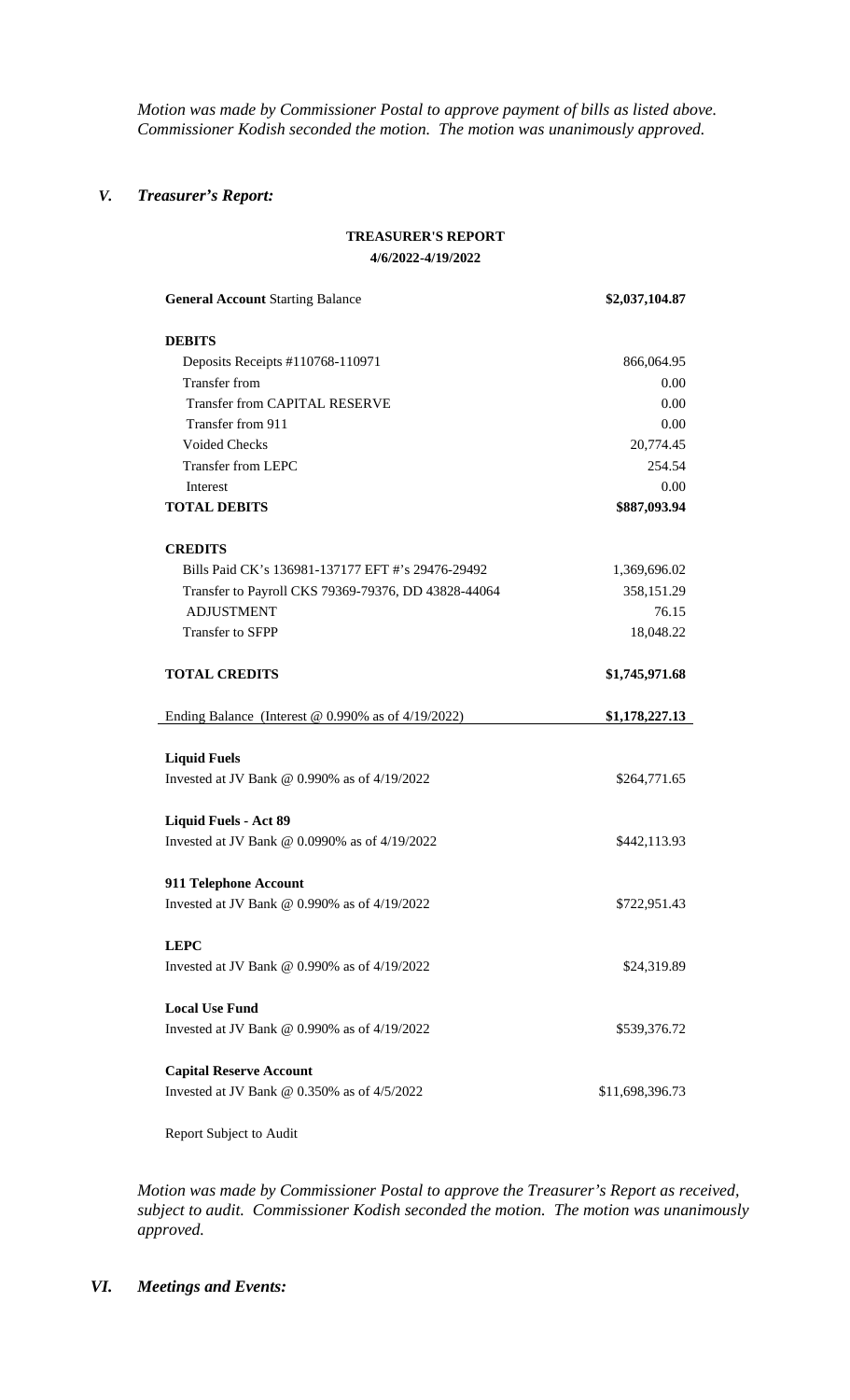*Chairman Sunderland: Meeting with Careerlink* 

*Human Services Quarterly Open Repository Bid Tri-County Drug and Alcohol JVBDS*

*Commissioner Postal: Central Counties Youth Center JVBDS Mental Health Provider Council M-J Human Services Quarterly Meeting SEDA-COG Joint Rail Authority (2) JVBDS Joinder Board SEDA-COG Natural Gas Executive Committee CCAP Policy Task Force PA Dept Drug and Alcohol Opioid Meeting CCAP/PEMA County Meeting PA Dept of State/SURE Webinar Internal Meetings: MCCF, MC Academy, Tri District D&A, Tax Services, ARPA, Blacks Hospital Bid, MC RLF*

*Commissioner Kodish: Mifflin/Juniata Human Services Quarterly Meeting Open Repository Bid PIMCC Finance and Audit Committee Meeting with Mike Hannon, Tri-County Drug and Alcohol JVBDS Joinder Meeting Regional Services Board Mifflin County Library Board SEDA-COG Review Committee SURE System Modernization Security Review Meeting with Academy Directors*

#### *VII. Public Comment:*

*Mr. Colussy said the Federal Government passed a law that allows the American Rescue Plan Act (ARPA) to be in motion. The CARES Act did not provide monies to local governments so ARPA did. They provided to local municipalities and the county. Working with the county commissioners, we were trying to be very prudent and thinking this all through. Going forward we would like to make an official announcement that starting on May 1, 2022 we are going to be accepting pre-applications from all municipalities, nonprofits and broad band providers in the county since those are the types of projects eligible under ARPA. The applications will be accepted May 1, 2022 through June 30, 2022. The form can be found on the county's website with a link on the home page, or you can call the planning office at 717-242-0887. Commissioner Postal added that the money cannot be used to reduce net tax revenues, or fund a pension.* 

*Mr. Colussy also wanted to share that they have been working on their very first Bicycle/Pedestrian Plan (a.k.a Active Transportation Plan). It is a plan to encourage*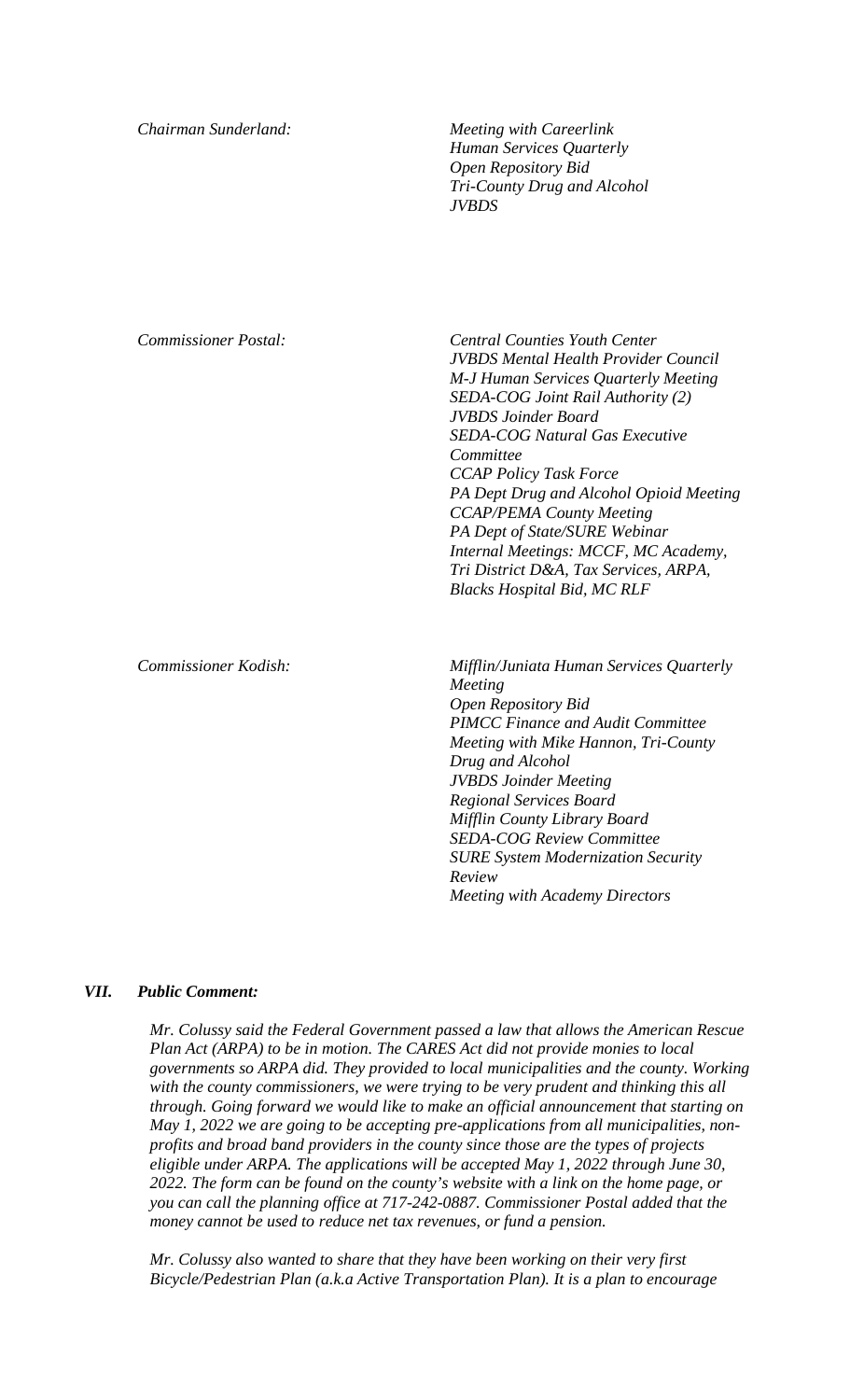*better biking and walking in Mifflin County. The info can be found on our website and on tinyurl.com/mifflinmoves.* 

#### *VIII. New Business:*

*A. Proclamation honoring Eagle Scout Zander Crader*

### **PROCLAMATION**

# **IN HONOR OF EAGLE SCOUT ZANDER K.L. CRADER**

**WHEREAS:** the mission of the Boy Scouts of America is to prepare young people to make ethical and moral choices over their lifetimes by instilling in them the values of the Scout Oath and Law; and

**WHEREAS:** the designation of Eagle Scout is the highest achievement in the Boy Scouting program, which was founded over one hundred years ago; and

**WHEREAS:** only four percent of Boy Scouts are granted the distinguished Eagle Scout rank; and

**WHEREAS:** Zander Crader, a member of Boy Scout Troop 106 of Milroy, has completed the requirements and was examined by the Eagle Scout Board of Review which found him worthy of the rank of Eagle Scout on October 14, 2021; and

**WHEREAS:** The Boy Scouts of America encourage Eagle Scout candidates to complete worthy projects to improve their neighborhoods and their communities; and

**WHEREAS**: Zander's Eagle Scout project was completed at the walking trail at the Armagh Township Building. Zander's project entailed building and installing three new benches and repairing one bench along the trail. Zander also built and installed four bird houses and placed four distance markers around the trail. Zander's project service hours totaled one-hundred twenty (120); and

**WHEREAS:** Zander has served in the positions of Senior Patrol Leader, Patrol Leader and Quartermaster; and

**WHEREAS:** Zander Crader serves as an example to the youth of our community through his high level of personal achievement, leadership and community service and has made Mifflin County very proud.

**NOW, THEREFORE,** we, the Mifflin County Commissioners, do hereby recognize and congratulate Zander Crader for his outstanding accomplishment, extend to him our deepest appreciation for all of his dedicated work and wish him the best in all of his future endeavors.

Proclaimed this 21<sup>st</sup> day of April, 2022.

*Motion was made by Commissioner Kodish to be approved. Commissioner Postal seconded the motion. The motion was unanimously approved.* 

*B. Proclamation – April 2022 is Sexual Assault Awareness Month*

# **Sexual Assault Awareness Month Proclamation**

# APRIL 2022

• Sexual Assault Awareness Month (SAAM) calls attention to the fact that sexual violence is widespread and impacts every person in this community.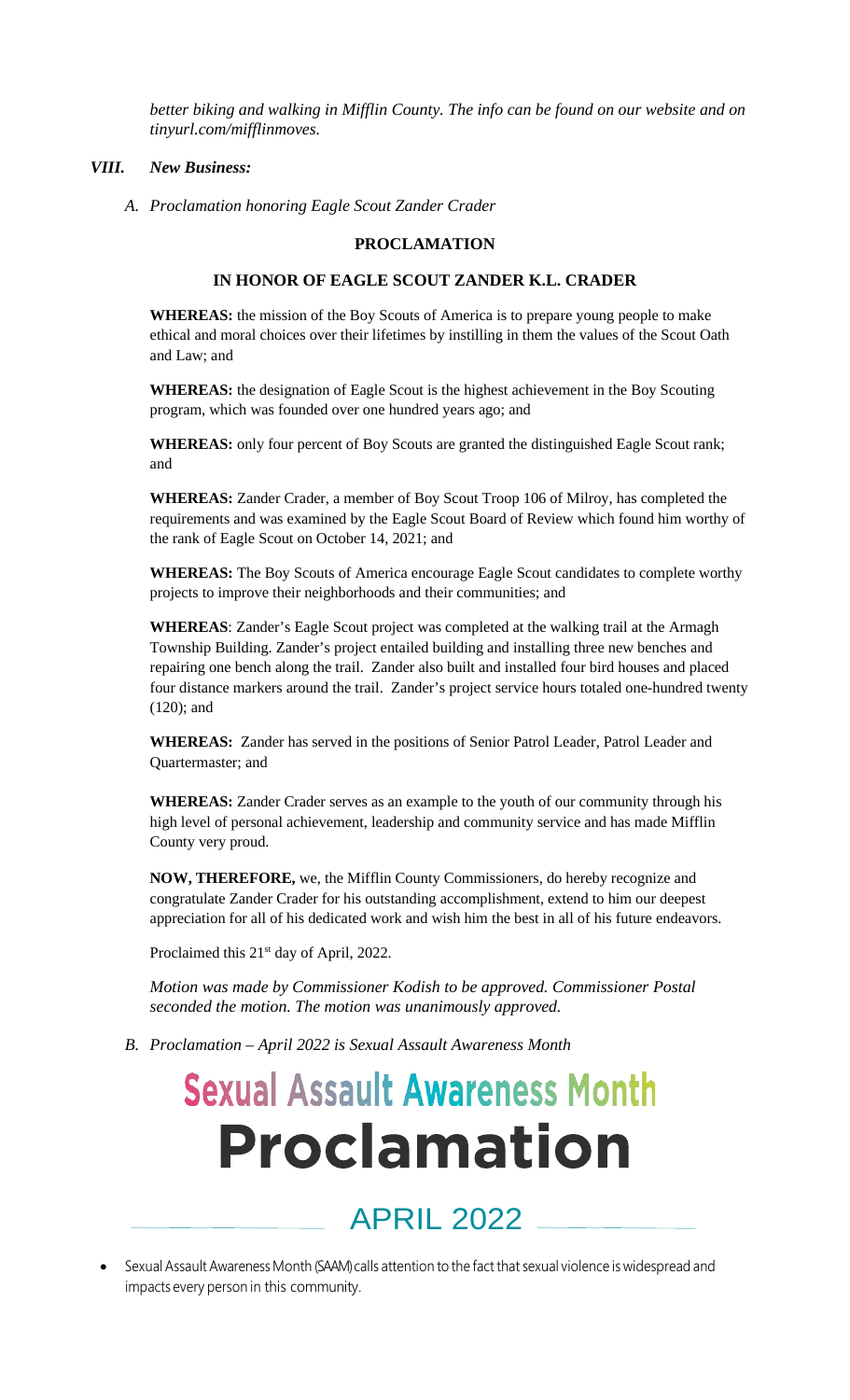- The goal of Sexual Assault Awareness Month is to raise public awareness about sexual violence and educate communities on how to preventit.
- Rape, sexual assault, and sexual harassment harm our community.
- Statistics show 1 in 4 girls and 1 in 6 boys will be victims of sexual abuse, while 1 in 5 women and 1 in 67 men will experience rape at some point in their lives.
- In 2020, the National Center for Missing & Exploited Children reported a 106% increase in reports from the public relating to online sexual exploitation.
- 25% of children report having had an online sexual interaction where they were asked to send nude photographs of themselves, live stream nude or sexual content, send sexual messages, or have had nude photos of an adult or other child shared with them.
- Sexual Assault, harassment, and abuse can happen anywhere, including in online spaces. Harassment, cyberbullying, sexual abuse, and exploitation have come to be expected as typical and unavoidable behaviors online.
- "Building Safe Online Spaces Together" is possible when we practice digital consent, intervene when we see harmful content and behaviors, and promote online communities that value respect, inclusion, and safety.
- April is Sexual Assault Awareness Month and each day of the year is an opportunity to create change forthe future.
- We join advocates and communities across the country in proclaiming that we can build safe online spaces together.
- We hereby proclaim on this 21<sup>st</sup> day of April, 2022, as Sexual Assault Awareness Month and are committed to the prevention of violence -- especially sexual violence in the home, in the workplace, in our community, and on social media.

*Rebecca Wills thanked the commissioners for having her there at the meeting and for having a proclamation on Sexual Assault Awareness.* 

*Motion was made by Commissioner Postal to be accepted. Commissioner Kodish seconded the motion. The motion was unanimously approved.* 

*C. Patrick Fitzgerald, Director of Mifflin-Juniata Area Agency on Aging and Allison Fisher, Director of Mifflin-Juniata Human Services – Housing needs Assessment Survey*

*Mr. Fitzgerald started out with saying a housing study that his agency has undertaken to address affordable housing for seniors in Mifflin/Juniata County. He said his agency knows that there is a lack of affordable housing for the older folks. He also said because of this, we find more elderly people in long-term care facilities and nursing homes. Mr. Fitzgerald described a concept that other counties in PA are doing to help. There is a Shared Housing and Resource Exchange, which would pair them with homeowners who want to share their homes with elderly people in exchange for rent or work around the house. Another concept is the ECHO Housing program. It allows agency offices to build cottages for the elderly. Ms. Fisher spoke as well and said the pandemic really showed us that we just don't have a good housing stock in our community. Senior citizens 60 years old and over can find the survey on the Mifflin and/or Juniata County websites. The survey will close on May 6.* 

*D. Offer for Parcel No. 05,09-0404--,000 located in Lewistown Borough that is currently in repository for unsold properties - \$1,000.00*

*Motion was made by Commissioner Postal to be approved. Commissioner Kodish seconded the motion. The motion was unanimously approved.* 

*E. Cooperation Agreement between Mifflin County and Union Township for Bridge Replacement and Rehabilitation:*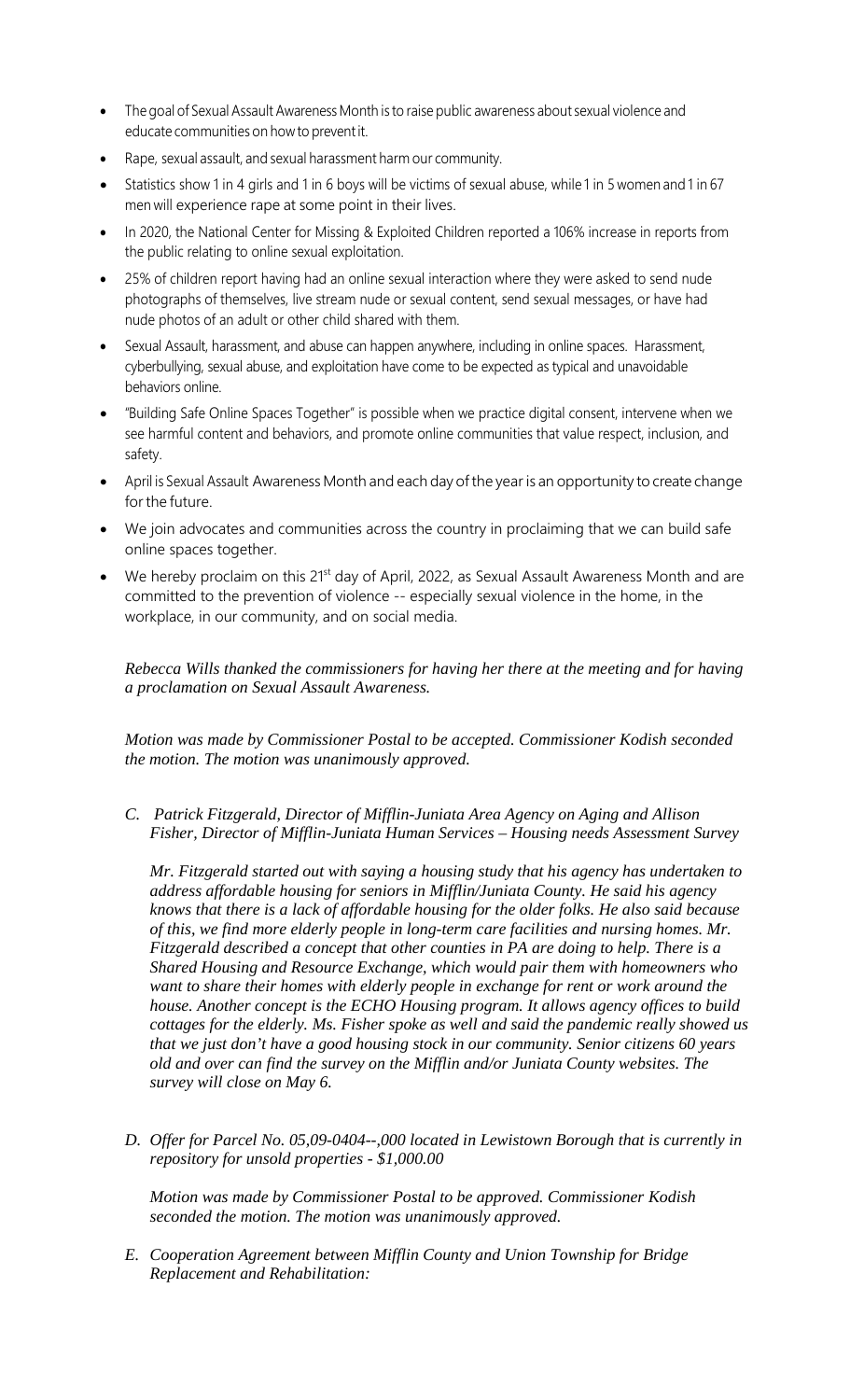- *Kish Street Bridge – not to exceed \$96,430.92*
- *Mechanic Street Bridge – not to exceed \$104,742.00*

*Commissioner Postal mentioned that the Bridge Program is from the \$5.00 fee when registration is done for vehicles. We have done six (6) bridges so far, and if approved today that will make eight (8) bridges that the Bridge Program has helped. Mr. Griffith added that any municipalities can reach out to us if they have a bridge that is in need of replacement or rehabilitation.*

*Motion was made by Commissioner Postal to be approved. Commissioner Kodish seconded the motion. The motion was unanimously approved.* 

*F. User License Agreement for Online License to Carry Applications with Permitium, Pineville, North Carolina for the period June 17, 2022 through June 16, 2023*

*Ms. Kozak said this is a continuation from before and nothing has changed.* 

*Motion was made by Commissioner Postal to be approved. Commissioner Kodish seconded the motion. The motion was unanimously approved.* 

*G. Project modification request for the Innovative Policing Initiative Grant – received a better price on routers and use the unspent money for laptops*

*Ms. Stalnaker said Granville Township was able to get a better price on the laptops and routers, so they went with less expensive routers and used the unspent money on laptops for the patrol cars. All of the money in the grant has now been accounted for.* 

*Motion was made by Commissioner Postal to be approved. Commissioner Kodish seconded the motion. The motion was unanimously approved.* 

*H. Resolution No. 10 of 2022 requesting appropriate funding to support the Mental Health System in the fiscal year 2022-2023 State Budget*

#### **RESOLUTION NO. 10 of 2022**

RESOLUTION BY THE MIFFLIN COUNTY BOARD OF COMMISSIONERS REQUESTING FUNDING TO SUPPORT THE MENTAL HEALTH SYSTEM IN THE FY 2022-2023 STATE BUDGET

**WHEREAS,** counties provide essential community-based mental health services such as crisis intervention, community residential programs, family-based support and outpatient care, which are critical to the well-being of our constituents and our communities; and

**WHEREAS,** as the providers of community-based mental health services, counties are seeing demands for mental health services in communities that far exceed state funding levels and without adequate and sustainable funding, counties may not be able to meet the mental health needs of some of our most vulnerable residents; and

**WHEREAS,** in 2012 the commonwealth cut \$84 million that counties used to fund programs for people with intellectual disabilities, mental health challenges, and other needs forcing programs to close and putting the human services system into a vulnerable state; and

**WHEREAS,** the membership of the County Commissioners Association of Pennsylvania (CCAP) made the top priority of the association's advocacy in 2022 the "Appropriate Funding to Support the Crumbling Mental Health System"; and

**WHEREAS,** state funding has lagged far behind needs and caseloads, which has negatively affected services while also putting tension on communities and local budgets; and

**WHEREAS,** the Center for Rural Progress published a report on Suicide Trends and Prevention in Rural Pennsylvania Counties and Schools and key findings included the steep rise in suicides in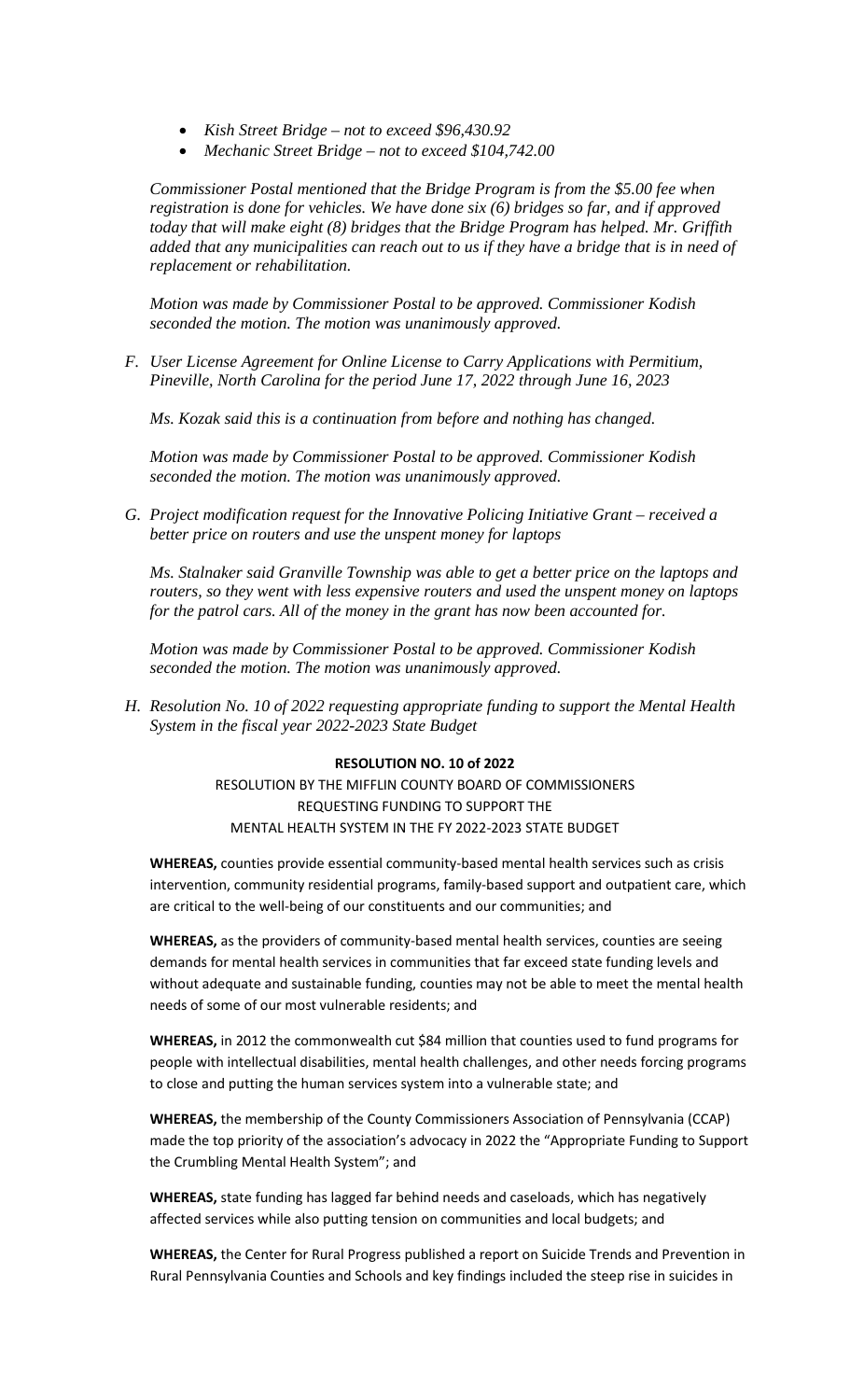Pennsylvania over the past two decades and that the increase was greater in rural communities; and

**WHEREAS,** Governor Wolf's initial budget proposal included supporting the behavioral health needs of Pennsylvanians by investing \$36.6 million additional funds in county mental health base funds on top of \$75 million in federal funds for recruitment and retention payments to qualifying home and community-based service providers, as well as \$18.8 million to provide services for individuals with intellectual disabilities and autism currently on the emergency waitlist; and

**WHEREAS,** Mifflin County has invested in community-based mental health services that coordinate and invest in programs and services that meet the needs and challenges of local communities; and

**WHEREAS,** counties will need collaboration between the legislature and administration to work closely with them on a targeted, strategic investment of dollars into community mental health services at the county level in order to continue the existing safety net and bolster the availability of mental health services to those who need them as vital steps in the right direction; therefore, be it

**RESOLVED,** that the Mifflin County Board of Commissioners do hereby support an increase in funding for community mental health base programs in accordance with the priorities of the County Commissioner Association of Pennsylvania by the General Assembly and Administration; and

**RESOLVED,** that the Mifflin County Board of Commissioners will submit this resolution and accompanying letter of support to the PA state representatives and senators, and provide copies to the state Department of Humans Services and the Governor's office, in an effort to respectfully request the Administration and General Assembly take steps to address the mental health system.

ADOPTED by the Board of Commissioners of the County of Mifflin, the commonwealth of Pennsylvania, this 21<sup>st</sup> day of April, 2022.

*Motion was made by Commissioner Postal to be approved. Commissioner Kodish seconded the motion. The motion was unanimously approved.* 

*I. Project Modification Request for the Intermediate Punishment Grant for the period July 1, 2021 through June 30, 2022*

*Ms. Stalnaker said that there was staff changes in Probation, which changed the salary and benefit amount and left some money for additional supplies.* 

*Motion was made by Commissioner Postal to be approved. Commissioner Kodish seconded the motion. The motion was unanimously approved.* 

*J.* Application for the Intermediate Punishment Grant for 2022-2023 in the amount of *\$95,000.00*

*Ms. Stalnaker said this is something the Probation department receives every year. It is for \$95,000.00, but there is a condition on it where \$35,000.00 has to be spent for supervision, and the other \$60,000.00 is spent for consultants or treatment.* 

*Motion was made by Commissioner Postal to be approved. Commissioner Kodish seconded the motion. The motion was unanimously approved.* 

*K. Proposal from R.L. Abatement Inc., Hopewell, PA for Asbestos Abatement Project at the former Blacks Hospital Building - \$112,000.00*